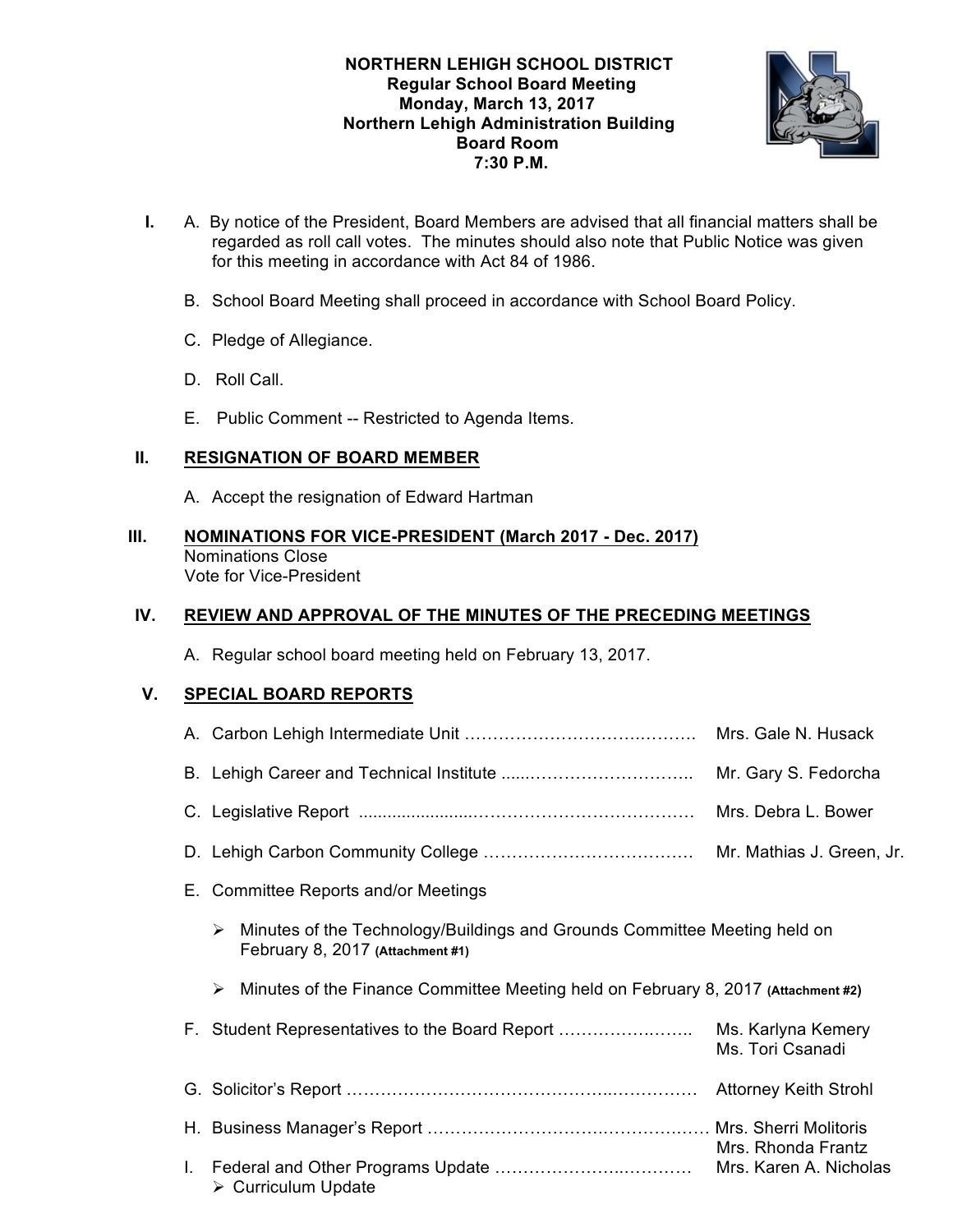- J. Superintendent's Report ………………..………………….……….. Mr. Michael W. Michaels
- K. An executive session will be held at 6:30 p.m. in the Administration Office Conference Room.

### **VI. PERSONNEL**

#### A. Family Medical Leave

- 1. Approve the request of employee #1510 to take a Family Medical Leave beginning on March 27, 2017, for her own medical reasons. Employee is requesting to use accumulated sick days. Upon exhaustion of sick days, employee is requesting a family medical leave. Employee plans to return to her current position upon release from her physician.
- 2. Approve the request of employee #6790 to take a Family Medical Leave of absence for the birth of twins, beginning on or about April 24, 2017. Employee is requesting to use accumulated sick days. Upon exhaustion of sick days, employee is requesting a twelve week family medical leave. Employee plans to return to her current teaching position upon exhaustion of her twelve week family medical leave.

#### B. Unpaid Leave of Absence

Approve the request of employee #3845 to extend her Unpaid Leave of absence according to Appendix D of the 2016-2017 CBA, from March 31, 2017 until the end of the 2016-2017 school year due to complications and setbacks. Employee plans to return to her current teaching position at the beginning of the 2017-2018 school year.

#### C. Salary Adjustments

Acknowledge the following teacher who has completed the requirements per the Collective Bargaining Agreement that would entitle them to a salary increase for the second half of the 2016-2017 school year.

Janelle Scheckler From: Step 1B+24 To: Step 1M

D. Professional Contracts

According to Article  $II - 1108$ , subsection (b) of the School Code: "a temporary professional employee, initially employed by a school district on or after June 30, 1996, whose work has been certified by the district superintendent to the secretary of the school district, during the last four (4) months of the third year of such service, as being satisfactory, shall thereafter be a professional employee" within the meaning of this article." Therefore, it is recommended to approve "professional employee" status as per the school code for the following teachers, who have satisfactorily completed three years of service to the Northern Lehigh School District:

Steven Jonkman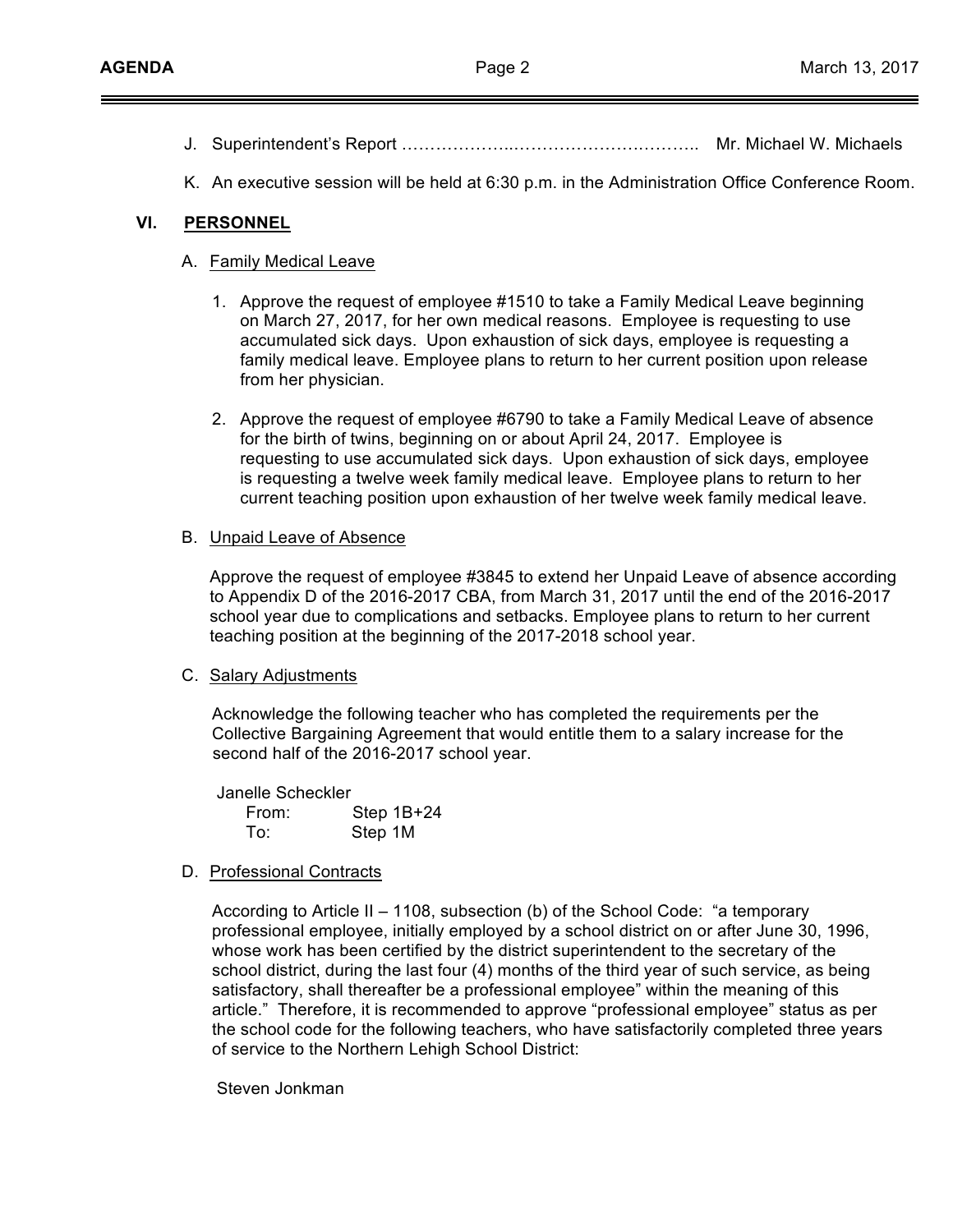### E. Co-Curricular Resignation

Accept the resignation of Amanda Dietz from her position as Assistant Field Hockey Coach for the 2017-2018 school year.

F. Co-Curricular Appointment 2016-2017

| Jason Reinhard | <b>Assistant Softball Coach</b> | \$3,081.00 |
|----------------|---------------------------------|------------|
|                |                                 |            |

G. Co-Curricular Volunteers 2016-2017

Lori-Beth Guelcher Assistant Track & Field Coach

- H. Substitute Non-Instructional
	- 1. Approve the following individual as substitute instructional aide for the 2016- 2017 school year at the 2016-2017 substitute rate as approved on the Supplemental Personnel Salary Schedule:

Christine Tedaldi

2. Approve the following individual as substitute custodian for the 2016-2017 school year at the 2016-2017 substitute rate as approved on the Supplemental Personnel Salary Schedule:

Sabrina Clouse

### **VII. POLICY**

- A. Board Policy Second Reading
	- 1. Approve school board policy #103 Programs Nondiscrimination in School and Classroom Practices, as presented after second reading. **(Attachment #3)**
	- 2. Approve school board policy #248 Pupils Unlawful Harassment, as presented after second reading. (**Attachment #4)**
	- 3. Approve school board policy #251 Pupils Homeless Students, as presented after second reading. (**Attachment #5)**
	- 4. Approve school board policy #255 Pupils Educational Stability for Children in Foster Care, as presented after second reading. (**Attachment #6)**
	- 5. Approve school board policy #348 Employees Unlawful Harassment, as presented after second reading. (**Attachment #7)**
- B. School Lunch Prices 2017-2018

Approve the recommendation of the administration that, effective August 28, 2017, school breakfast and lunch prices be increased as follows:

Elementary Schools – Breakfast from \$1.35 to \$1.45 Lunch from \$2.45 to \$2.55

Middle School & High School – Breakfast from \$1.85 to \$1.95 Lunch from \$2.70 to \$2.80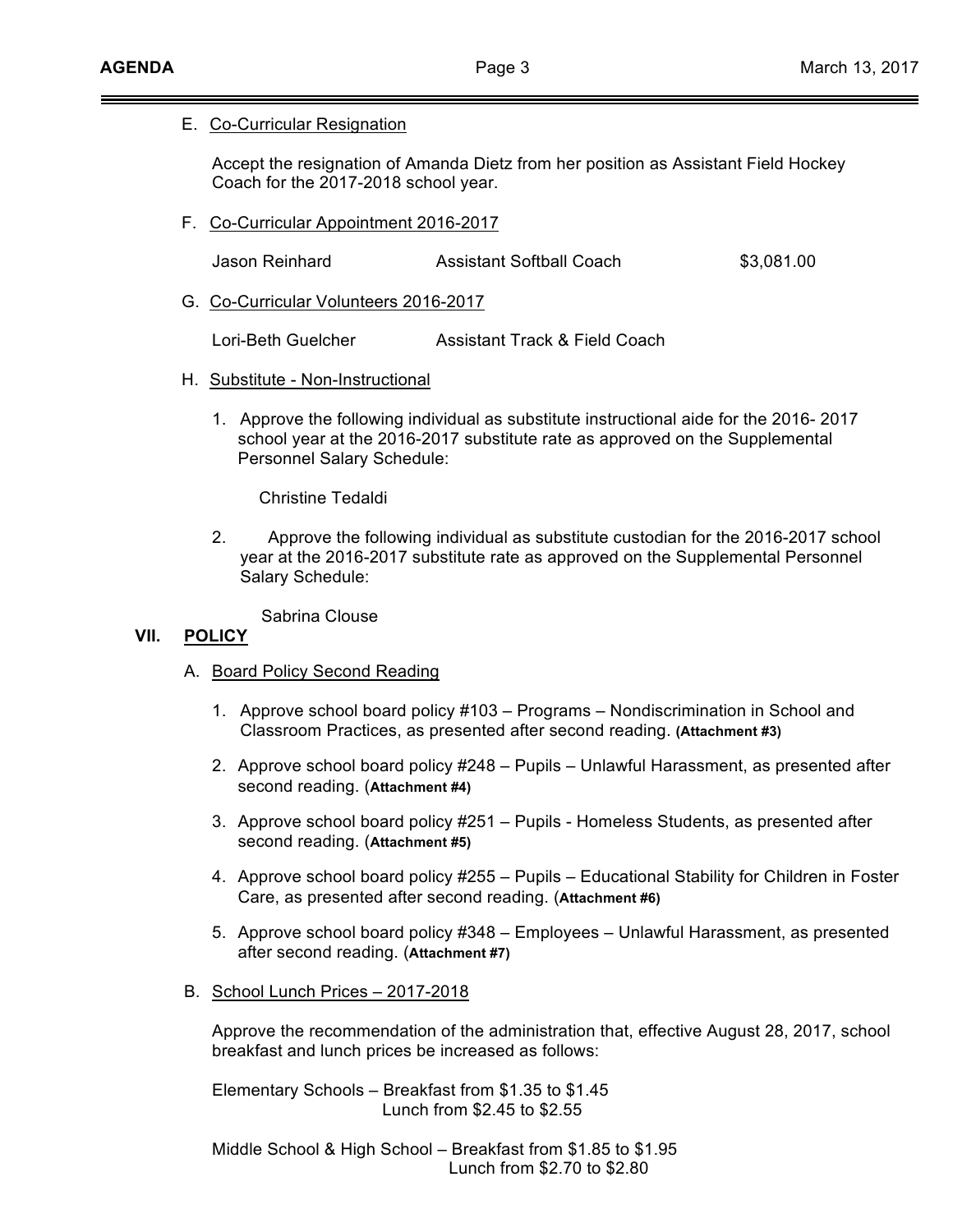C. Approve to authorize the agreement to become a member of the Le-Nor-Co Purchasing Cooperative for joint purchasing of materials, supplies, equipment, and any other products or services related to the operation of the food service department. There is no fee associated with membership. **(Attachment #8)**

# **VIII. CONFERENCES**

- A. Michele Dotta PA Association of Pupil Services Administrators: Avoiding the Potholes on the Road to Resiliency – April 20-21, 2017 – Eden Resort – Lancaster, PA – Registration: \$295.00; Meals: \$32.00, Travel: \$78.00 – Total Approximate Cost: \$405.00 – Funding: Special Education Budget **(Attachment #9)**
- B. Krystle-Dawn Tiedeman Pennsylvania School Librarians Association Immersion B. Experience in Leadership – June 19-21, 2017 - Chambersburg, PA – Travel: \$140.17 - Total Approximate Cost: \$140.17 – Funding: High School Library Budget **(Attachment #10)**
- C. Krystle-Dawn Tiedeman Pennsylvania School Librarians Association Key Communicators Network – July 11-12, 2017 – Hershey, PA – Travel: \$79.39 - Total Approximate Cost: \$79.39 – Funding: High School Library Budget **(Attachment #11)**

### **IX. CURRICULUM AND INSTRUCTION**

- A. Approve to adopt the Carbon Lehigh Intermediate Unit's Notice of Adoption of Policies and Procedures and Use of Funds by School District for submission with the 2017- 2018 IDEA B, Section 611 project application, as presented. **(Attachment #12)**
- B. Approve to authorize the superintendent to execute an agreement between the Northern Lehigh School District and the Carbon Lehigh Intermediate Unit #21 to provide special education services for the 2017-2018 school year. **(Attachment #13)**
- C. Approve the resolution to identify Official Local School District Holidays (OLSDH) in accordance with PA School Code Section 1502. **(Attachment #14)**
- D. Approve the 2017-2018 Northern Lehigh School District Calendar as presented. **(Attachment #15)**
- E. Approve administration to enter into a partnership agreement with Lehigh Carbon Community College in order to provide our students with greater options to earn concurrent high school/college credit. The term of the Dual Enrollment Partnership Proposal between Northern Lehigh School District and Lehigh Carbon Community College will be from August 19, 2017 – June 30, 2020. **(Attachment #16)**

# **X. OLD BUSINESS**

#### **XI.(a)NEW BUSINESS**

 Approve the new Collective Bargaining Agreement, as recommended by the School Board Negotiations Committee, between the Northern Lehigh School District and the Northern Lehigh Education Association. **(Copies distributed to all Board Members)**